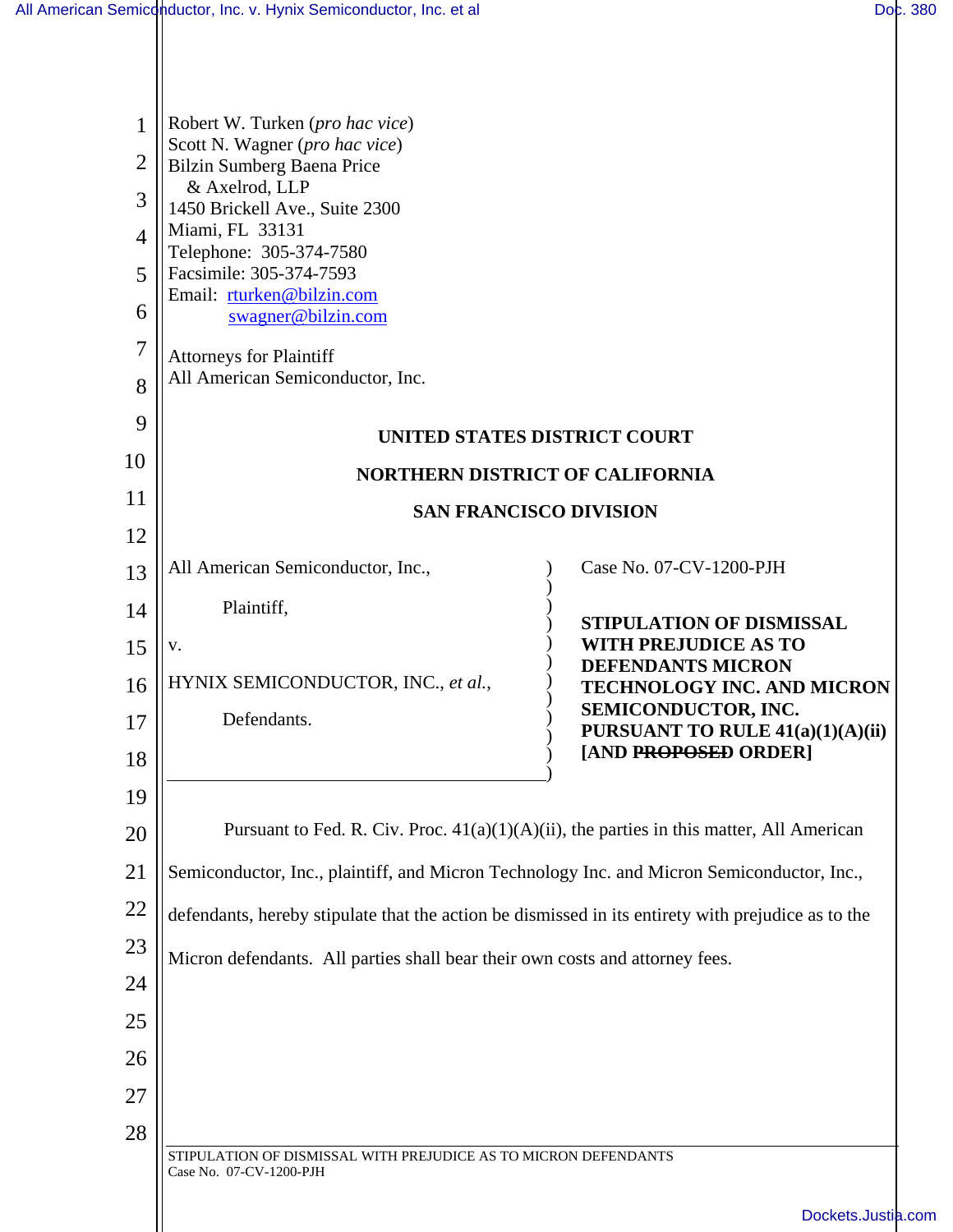| $\mathbf{1}$   |                                                                                            |  |
|----------------|--------------------------------------------------------------------------------------------|--|
| $\overline{2}$ |                                                                                            |  |
| 3              | DATED: July 15, 2011<br><b>BILZIN SUMBERG BAENA PRICE</b>                                  |  |
| $\overline{4}$ | & AXELROD LLP                                                                              |  |
| 5              | By: <u>s/ Scott N. Wagner</u>                                                              |  |
| 6              | Robert W. Turken (pro hac vice)<br>Scott N. Wagner (pro hac vice)                          |  |
| $\overline{7}$ | 1450 Brickell Avenue, Suite 2300                                                           |  |
| 8              | Miami, FL 33131<br>Telephone: 305-374-7580                                                 |  |
| 9              | Facsimile: 305-374-7593<br>Email: rturken@bilzin.com                                       |  |
| 10             | swagner@bilzin.com                                                                         |  |
| 11             | <b>Attorneys for Plaintiff</b>                                                             |  |
| 12             | All American Semiconductor, Inc.                                                           |  |
| 13             | DATED: July 15, 2011<br><b>GIBSON, DUNN &amp; CRUTCHER</b>                                 |  |
| 14             | <b>LLP</b>                                                                                 |  |
| 15             |                                                                                            |  |
| 16             | By: s/ G. Charles Nierlich<br>Joel S. Sanders                                              |  |
| 17             | Mark A. Perry<br>G. Charles Nierlich                                                       |  |
| 18             | 555 Mission Street, Suite 3000                                                             |  |
| 19             | San Francisco, CA 94105<br>$(415)$ 393-8200                                                |  |
| 20             | Email: jsanders@gibsondunn.com<br>mperry@gibsondunn.com                                    |  |
| 21             | gnierlich@gibsondunn.com<br><b>Attorneys for Defendants</b>                                |  |
| 22             | Micron Technology Inc. and Micron                                                          |  |
| 23             | Semiconductor, Inc.                                                                        |  |
| 24             | <b>ATTESTATION OF FILING</b>                                                               |  |
| 25             | Pursuant to General Order 45, Section $X(B)$ , I hereby attest that I have obtained        |  |
| 26             | concurrence in the filing of this document from the parties listed above.                  |  |
| 27             | /s/ Scott N. Wagner                                                                        |  |
| 28             |                                                                                            |  |
|                | 2                                                                                          |  |
|                | STIPULATION OF DISMISSAL WITH PREJUDICE AS TO MICRON DEFENDANTS<br>Case No. 07-CV-1200-PJH |  |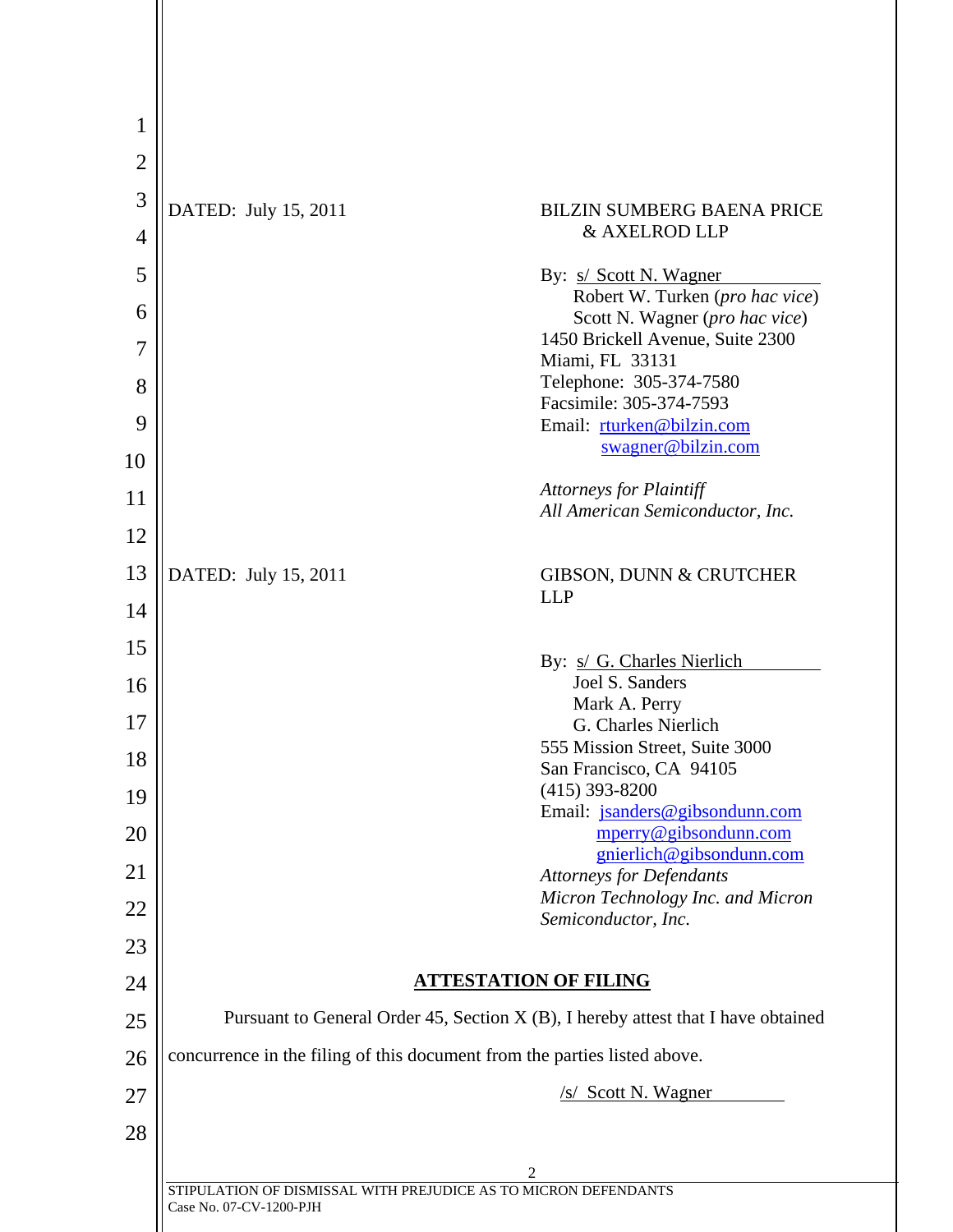| $\mathbf{1}$   |                                                                                            |
|----------------|--------------------------------------------------------------------------------------------|
| $\overline{2}$ | [PROPOSED] ORDER                                                                           |
| 3              | PURSUANT TO THE STIPULATION OF THE PARTIES, IT IS SO ORDERED.                              |
| $\overline{4}$ |                                                                                            |
| 5              | Dated: $\frac{7}{15/11}$<br><b>DISTR</b>                                                   |
| 6              | IT IS SO ORDERED                                                                           |
| $\overline{7}$ | milton<br> deJudge<br>Judge Phyllis J. Hamilton                                            |
| 8              |                                                                                            |
| 9              | DISTRI                                                                                     |
| 10             |                                                                                            |
| 11             |                                                                                            |
| 12             |                                                                                            |
| 13             |                                                                                            |
| 14             |                                                                                            |
| 15             |                                                                                            |
| 16             |                                                                                            |
| 17             |                                                                                            |
| 18             |                                                                                            |
| 19             |                                                                                            |
| $20\,$         |                                                                                            |
| 21<br>$22\,$   |                                                                                            |
| 23             |                                                                                            |
| 24             |                                                                                            |
| 25             |                                                                                            |
| 26             |                                                                                            |
| $27\,$         |                                                                                            |
| 28             |                                                                                            |
|                | 3                                                                                          |
|                | STIPULATION OF DISMISSAL WITH PREJUDICE AS TO MICRON DEFENDANTS<br>Case No. 07-CV-1200-PJH |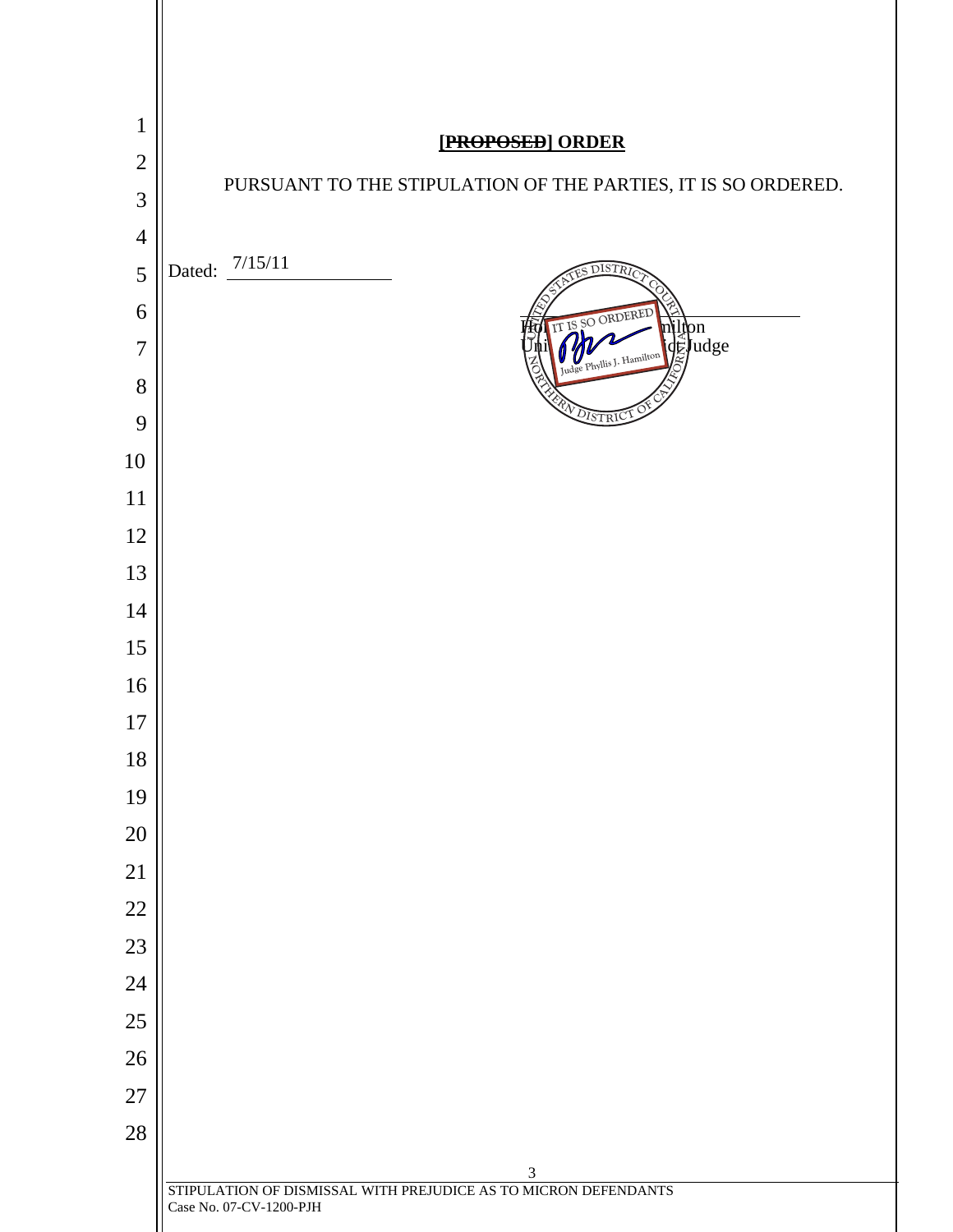| $\mathbf{1}$        | <b>CERTIFICATE OF SERVICE</b>                                                                       |  |
|---------------------|-----------------------------------------------------------------------------------------------------|--|
| $\mathbf{2}$        | I HEREBY CERTIFY that on July 15, 2011 I electronically filed the foregoing                         |  |
| 3                   | Stipulation via CMF/ECF on all interested parties registered for e-filing in this case. I also      |  |
| $\overline{4}$      | certify that a true and correct copy of the foregoing is being served by U.S. Mail on the following |  |
| 5                   |                                                                                                     |  |
| 6<br>$\overline{7}$ | parties:                                                                                            |  |
| $8\,$               | PLEASE SEE ATTACHED SERVICE LIST                                                                    |  |
| 9                   | I declare under penalty of perjury under the laws of the United States of America that the          |  |
| 10                  | foregoing is true and correct.                                                                      |  |
| 11                  |                                                                                                     |  |
| 12                  | /s/ Scott N. Wagner<br>Scott N. Wagner                                                              |  |
| 13                  |                                                                                                     |  |
| 14                  |                                                                                                     |  |
| 15                  |                                                                                                     |  |
| 16                  |                                                                                                     |  |
| 17                  |                                                                                                     |  |
| 18                  |                                                                                                     |  |
| 19                  |                                                                                                     |  |
| 20                  |                                                                                                     |  |
| 21                  |                                                                                                     |  |
| 22                  |                                                                                                     |  |
| 23                  |                                                                                                     |  |
| 24                  |                                                                                                     |  |
| 25                  |                                                                                                     |  |
| 26                  |                                                                                                     |  |
| 27                  |                                                                                                     |  |
| 28                  |                                                                                                     |  |
|                     | 4<br>STIPULATION OF DISMISSAL WITH PREJUDICE AS TO MICRON DEFENDANTS                                |  |
|                     | Case No. 07-CV-1200-PJH                                                                             |  |